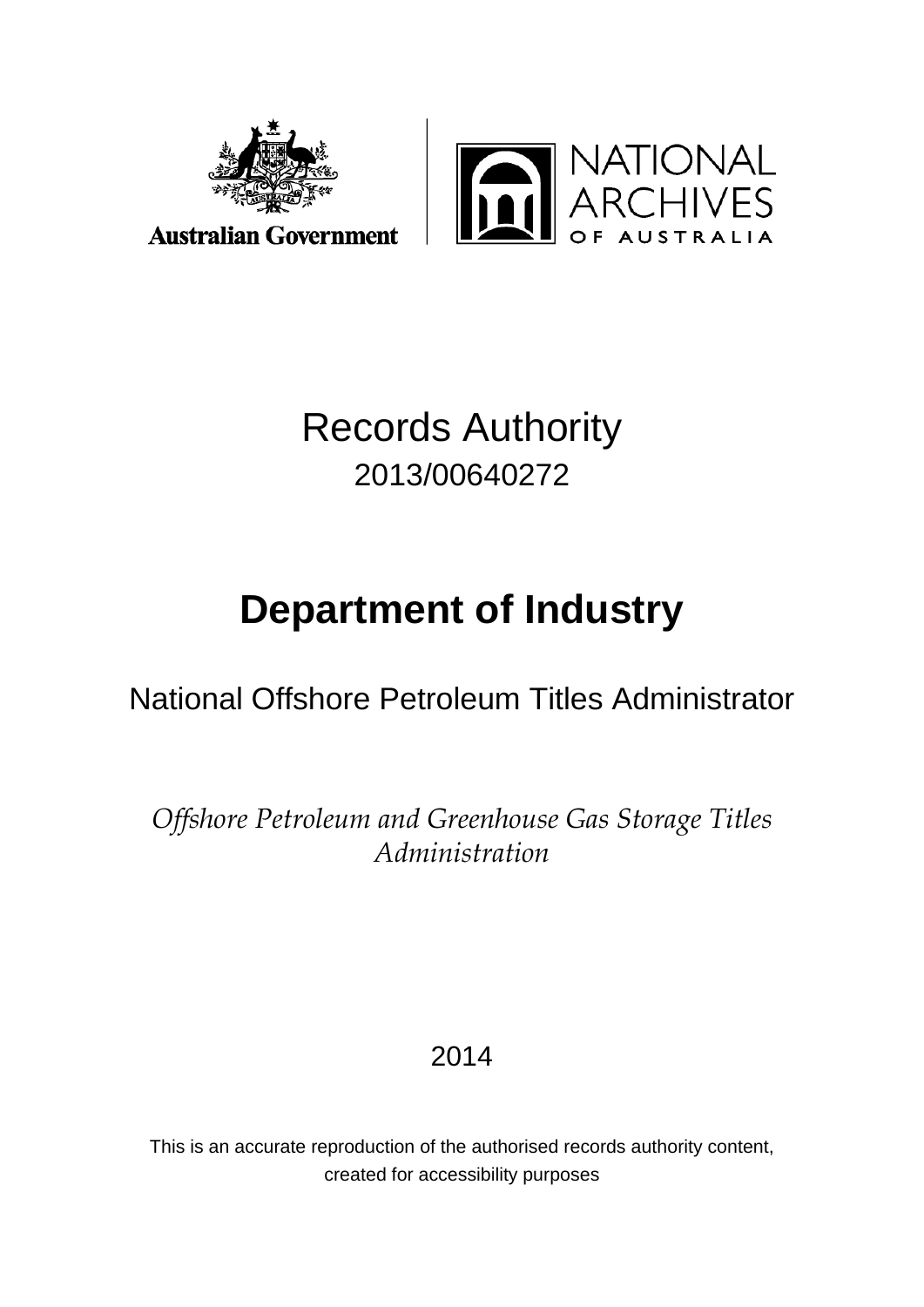#### **CONTENTS**

| <b>INTRODUCTION</b>                                  |   |
|------------------------------------------------------|---|
|                                                      |   |
|                                                      |   |
| AUTHORISATION NATION                                 | 5 |
| OFFSHORE PETROLEUM AND GREENHOUSE GAS STORAGE TITLES | 6 |

© Commonwealth of Australia 2014

This work is copyright. Apart from any use as permitted under the *Copyright Act 1968,* no part may be reproduced by any process without prior written permission from the National Archives of Australia. Requests and inquiries concerning reproduction and rights should be directed to the Publications Manager, National Archives of Australia, PO Box 7425, Canberra Business Centre ACT 2610, Australia.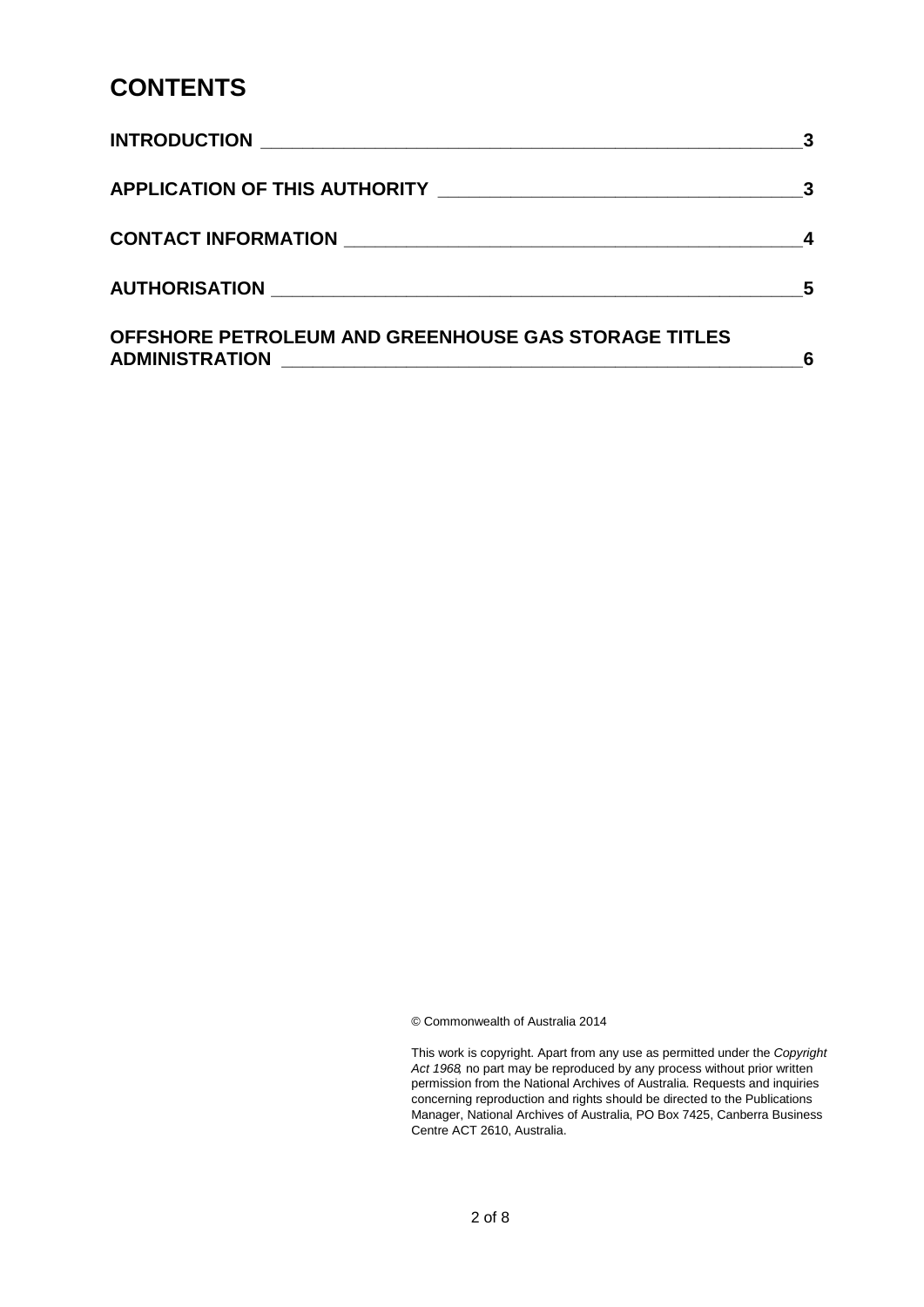## <span id="page-2-0"></span>**INTRODUCTION**

The Department of Industry and the National Archives of Australia have developed this Records Authority to set out the requirements for keeping or destroying records for the business area of Offshore Petroleum and Greenhouse Gas Storage Titles Administration. It represents a significant commitment on behalf of the Department to understand, create and manage the records of its activities.

This Authority is based on the identification and analysis of the business of the National Offshore Petroleum Titles Administrator (NOPTA), a branch of the Resources Division of the Department of Industry. It takes into account the NOPTA's legal and organisational records management requirements, and the interests of stakeholders, NOPTA and the National Archives of Australia.

The Authority sets out those records that need to be retained as national archives and specifies the minimum length of time that temporary records need to be kept. This Authority gives the Department of Industry permission under the Archives Act 1983, for the destruction of the temporary records described after the minimum retention period has expired. Retention periods for these temporary records are based on: an assessment of business needs; broader organisational accountability requirements; and community expectations, and are approved by the National Archives of Australia on the basis of information provided by NOPTA.

As changes in circumstances may affect future records management requirements, a periodic review of this Authority is recommended. All amendments must be approved by the National Archives.

## <span id="page-2-1"></span>**APPLICATION OF THIS AUTHORITY**

- 1. This Authority is to be used to determine how long records must be kept. Records are matched to the relevant core business and records class in the Authority.
	- Where the minimum retention period has expired and the records are not needed for agency business they should be destroyed as authorised in this Authority.
	- Records that have not reached the minimum retention period must be kept until they do.
	- Records that are identified as Retain as National Archives (RNA) are to be transferred to the National Archives of Australia for preservation.
- 2. This Authority should be used in conjunction with general records authorities such as:
	- the Administrative Functions Disposal Authority (AFDA) and/or AFDA Express issued by the National Archives to cover business processes and records common to Australian Government agencies;
	- General Records Authority (31) for source (including original) records that have been copied, converted or migrated.
- 3. The Normal Administrative Practice (NAP) provision of the Archives Act 1983 gives agencies permission to destroy certain records without formal authorisation. This usually occurs where records are duplicated, facilitative or for short-term use only. NAP does not replace arrangements agreed to in this Authority but can be used as a tool to assist in identifying records for destruction together with an agency's Records Authority or Authorities, and with AFDA and AFDA Express. The National Archives recommends that agencies develop and implement a Normal Administrative Practice policy. Advice and guidance on destroying records as a normal administrative practice and on how to develop an agency NAP policy is available from the National Archives' website at [www.naa.gov.au](http://www.naa.gov.au/)**.**
- 4. Records that are reasonably likely to be needed as evidence in a current or future judicial proceeding or are subject to a request for access under the Archives Act 1983, the Freedom of Information Act 1982 or any other relevant Act must not be destroyed until the action has been completed.
- 5. Records subject to a disposal freeze must not be destroyed until the freeze has been lifted. Further information about disposal freezes and whether they affect the application of this Authority is available from the National Archives website at [www.naa.gov.au](http://www.naa.gov.au/)**.**
- 6. Where the method of recording information changes (for example from a manual system to an electronic system, or when information is migrated from one system to a new system) this Authority can still be applied, providing the records document the same core business. The information must be accessible for the period of time prescribed in this Authority. NOPTA will need to maintain continuing access to the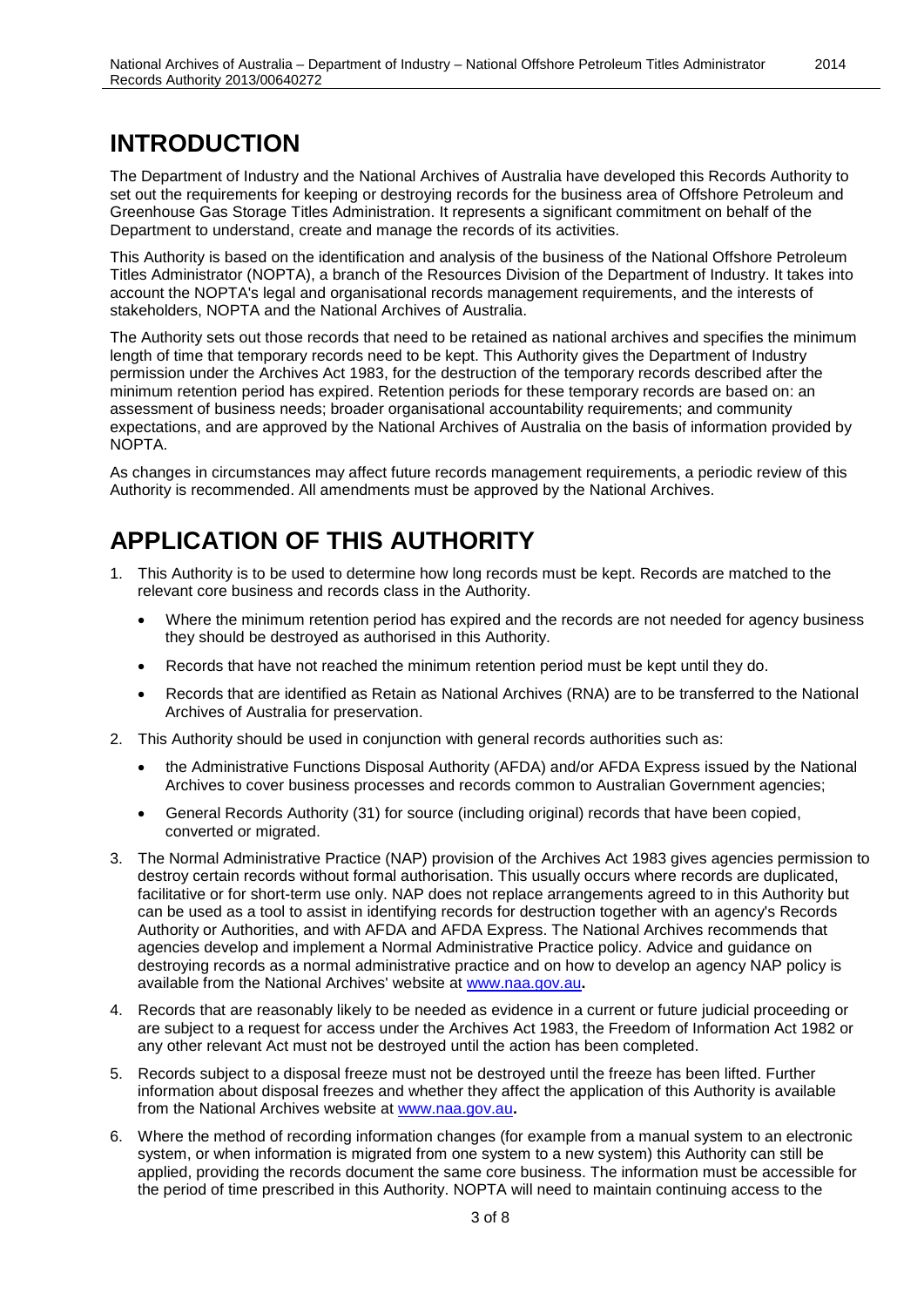information, including digital information, for the periods prescribed in this records authority or until the information is transferred into the custody of the National Archives.

2014

- 7. In general, retention requirements indicate a minimum period for retention. The Department may extend minimum retention periods if it considers that there is an administrative need to do so, without further reference to the National Archives. Where the Department believes that its accountability will be substantially compromised because a retention period or periods are not adequate, it should contact the National Archives for review of the retention period.
- 8. Records coming within 'Retain as national archives' classes in this Authority have been determined to be part of the archival resources of the Commonwealth under Section 3C of the Archives Act 1983. The determination of Commonwealth records as archival resources of the Commonwealth obliges agencies to transfer the records to the National Archives when they cease to be current and, in any event, within 15 years of the records coming into existence, under Section 27 of the Archives Act 1983.
- 9. Records in the care of agencies should be appropriately stored, managed and preserved. Agencies need to meet this obligation to ensure that the records remain authentic and accessible over time. Under Section 31 of the Archives Act 1983, access arrangements are required for records that become available for public access including those records that remain in agency custody.
- 10. Appropriate arrangements should be made with the National Archives when records are to be transferred into custody. The National Archives accepts for transfer only those records designated as national archives.
- 11. Advice on how to use this Authority is available from the NOPTA business manager. If there are problems with the application of the Authority that cannot be resolved, please contact the National Archives.

## <span id="page-3-0"></span>**CONTACT INFORMATION**

For assistance with this authority or for advice on other records management matters, please contact National Archives' Agency Service Centre.

Queen Victoria Terrace Tel: (02) 6212 3610 Parkes ACT 2600 Farkes ACT 2600 Fax: (02) 6212 3989 PO Box 7425 **Email:** [recordkeeping@naa.gov.au](mailto:recordkeeping@naa.gov.au) Canberra Business Centre ACT 2610 Website: [www.naa.gov.au](http://www.naa.gov.au/)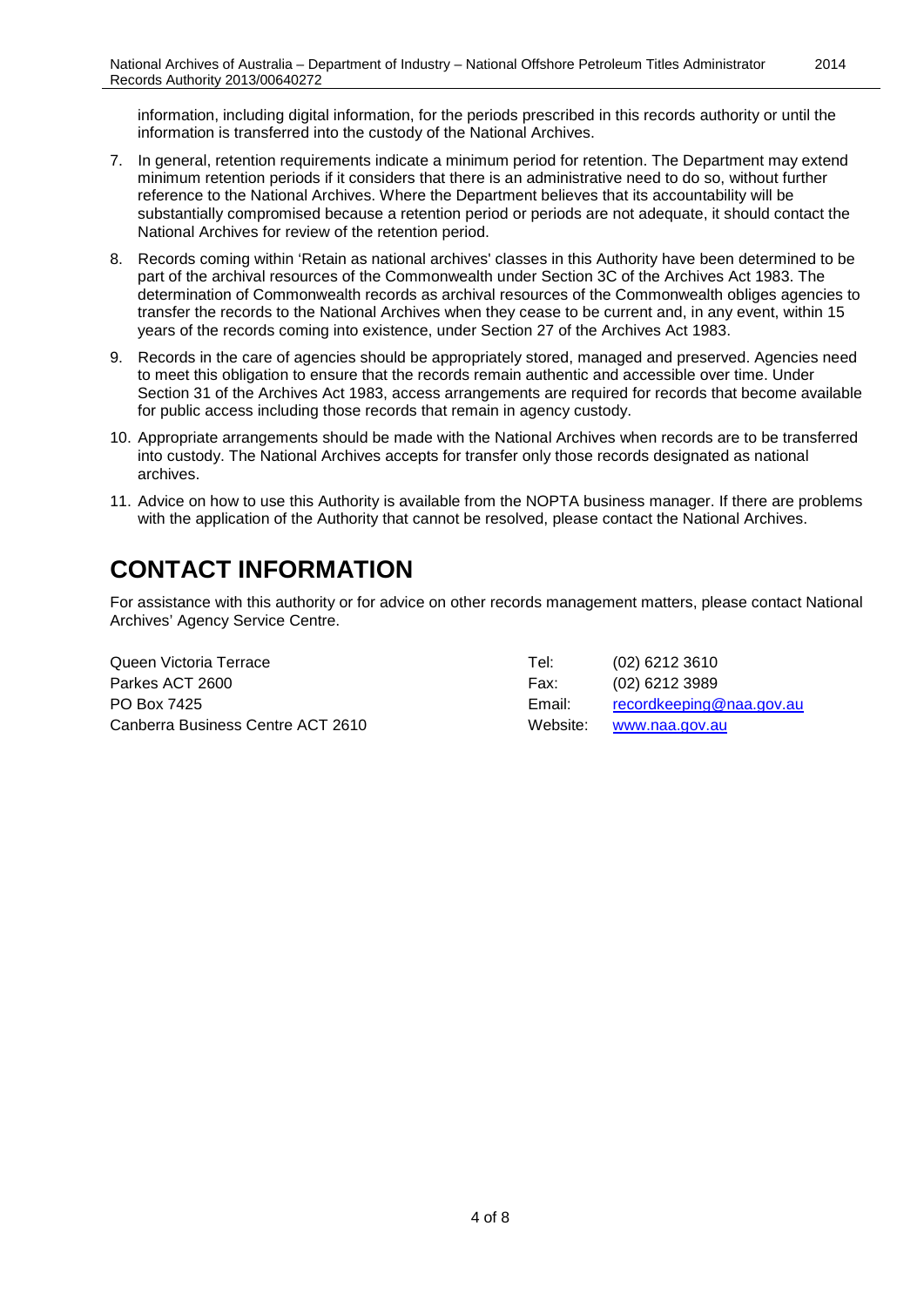#### <span id="page-4-0"></span>**AUTHORISATION**

#### **RECORDS AUTHORITY 2013/00640272**

| Person to whom notice of<br>authorisation is given: | Glenys Beauchamp PSM<br>Secretary<br>Department of Industry<br><b>Industry House</b><br>10 Binara St<br>Canberra ACT 2601 |
|-----------------------------------------------------|---------------------------------------------------------------------------------------------------------------------------|
|                                                     |                                                                                                                           |

| <b>Purpose:</b>     | Authorises arrangements for the disposal of records in accordance with<br>Section 24(2)(b) of the Archives Act 1983                                                                             |
|---------------------|-------------------------------------------------------------------------------------------------------------------------------------------------------------------------------------------------|
|                     | Determines records classed as 'Retain as national archives' in this<br>Records Authority to be part of the archival resources of the<br>Commonwealth under section 3C of the Archives Act 1983. |
|                     |                                                                                                                                                                                                 |
| <b>Application:</b> | All core business records relating to Offshore Petroleum and<br>Greenhouse Gas Storage Titles Administration.                                                                                   |
|                     |                                                                                                                                                                                                 |

This authority gives permission for the destruction, retention or transfer to the National Archives of Australia of the records described. This authority will apply only with the consent of the agency currently responsible for the business documented in the records described.

Authorised by **Date of issue:** 

David Fricker 9 April 2014 Director-General National Archives of Australia

2014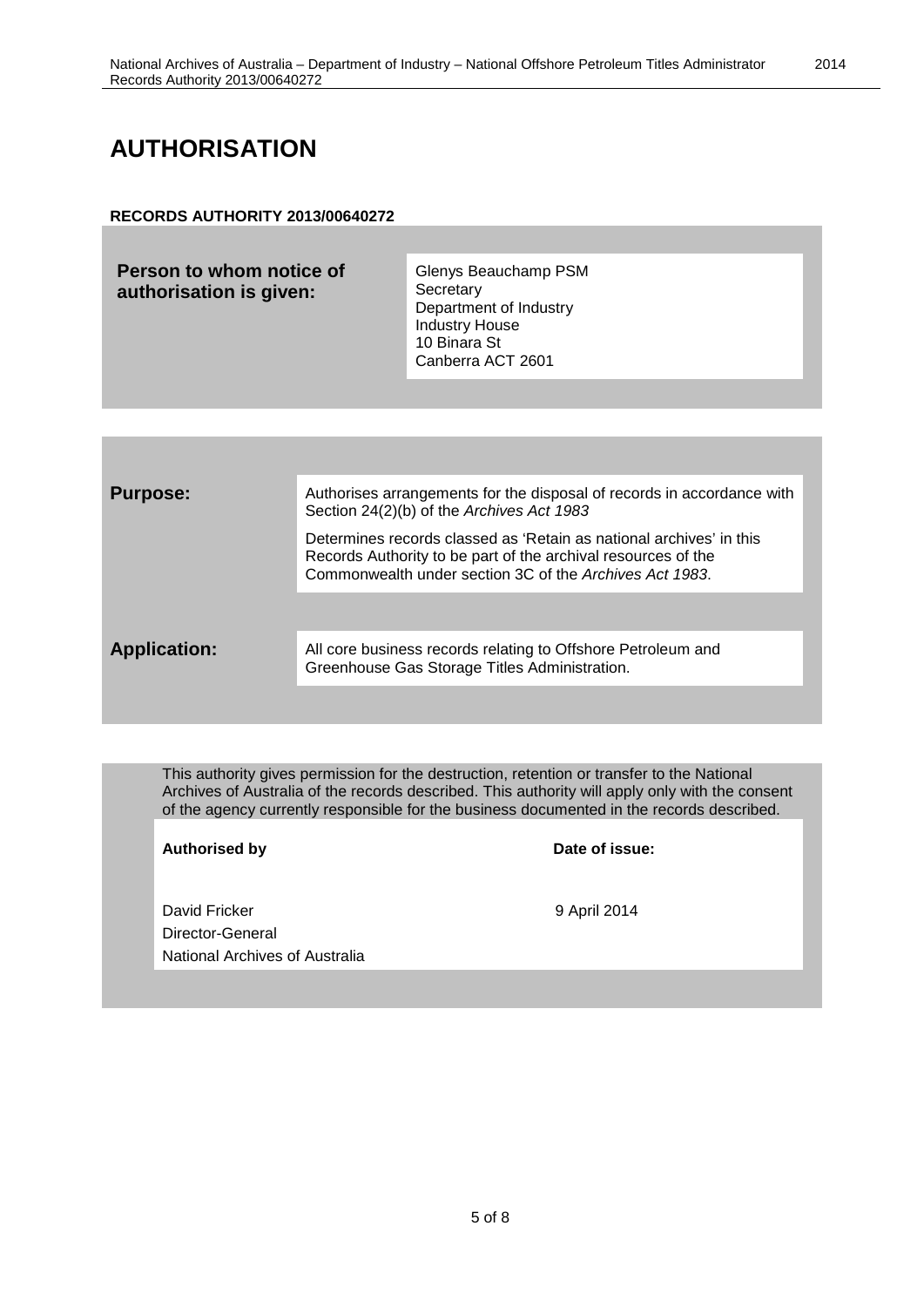#### <span id="page-5-0"></span>**OFFSHORE PETROLEUM AND GREENHOUSE GAS STORAGE TITLES ADMINISTRATION**

The core business of managing petroleum and greenhouse gas storage titles in accordance with Commonwealth legislation, including the creation and management of registers of petroleum and greenhouse gas storage titles and the management and release of data. Responsibilities also include monitoring and enforcing compliance of titleholder and operator activities and facilitating responsible exploration, development and exploitation of petroleum resources and greenhouse gas storage reservoirs in Commonwealth offshore areas.

Excludes records of the Joint Authorities who are responsible for key petroleum title decisions in Commonwealth waters.

#### The **core activities** include:

- creating and maintaining registers of petroleum and greenhouse gas storage titles;
- assessing applications relating to new and existing permits, leases and licences;
- approval of and registration of transfers and dealings relating to titles (e.g. transferring of ownership);
- receiving physical samples and core samples;
- processing requests for access to core samples;
- management and release of data;
- giving advice, information, analysis, reports and recommendations to the responsible Minister(s) in relation to exercising the functions of the Joint Authorities;
- monitoring titleholder compliance;
- managing appeals against decisions;
- liaising with government agencies and industry;
- carrying out research, including research into geographic titles;
- collection of annual titles administration levies; and
- developing guidance material for applicants.

The performance of the core business is supported by general activities such as:

- managing agreements;
- managing committees and meetings;
- managing customer service;
- delegating powers and authorising actions;
- responding to enquiries;
- evaluating, reviewing and reporting;
- developing fee arrangements;
- planning; and
- developing operational policy, procedures and guidelines.

#### *Cross references to AFDA Express Records Authority*

*For legal advice use, LEGAL SERVICES.*

*For ministerial determinations, use GOVERNMENT RELATIONS.*

*For processing industry payments such as the Annual Titles Administration Levy (ATA), use FINANCIAL MANAGEMENT.*

*For updating title notifications and application forms, use INFORMATION MANAGEMENT.*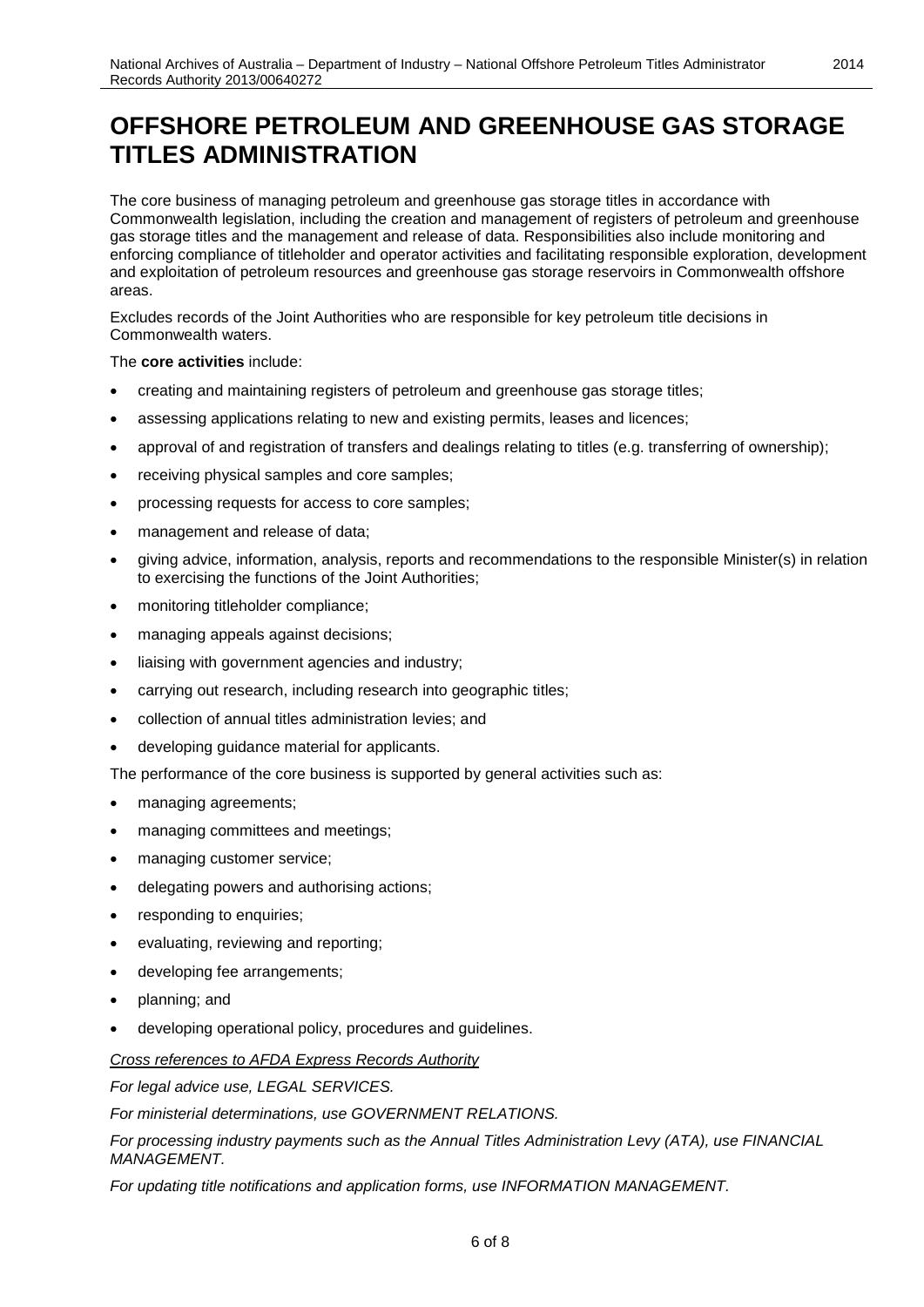## **OFFSHORE PETROLEUM AND GREENHOUSE GAS STORAGE TITLES ADMINISTRATION**

| Class no | <b>Description of records</b>                                                                                                                                                                                                                                                                                                                                                                                                                                                                                                                                                                                                                                                                                                | <b>Disposal action</b>          |
|----------|------------------------------------------------------------------------------------------------------------------------------------------------------------------------------------------------------------------------------------------------------------------------------------------------------------------------------------------------------------------------------------------------------------------------------------------------------------------------------------------------------------------------------------------------------------------------------------------------------------------------------------------------------------------------------------------------------------------------------|---------------------------------|
| 61501    | Records documenting:<br>statutory registers for offshore resources titles, and final version of<br>$\bullet$                                                                                                                                                                                                                                                                                                                                                                                                                                                                                                                                                                                                                 | Retain as<br>national archives  |
|          | policies for the management of registers;                                                                                                                                                                                                                                                                                                                                                                                                                                                                                                                                                                                                                                                                                    |                                 |
|          | assessment of title applications that are of major geological, scientific<br>$\bullet$<br>or ecological importance such as those that relate to first exploration of<br>a new area or which involve new techniques/methods; that are<br>controversial; relate to major liability/investment; or have significant<br>resource management or energy security implications. Includes<br>applications for offshore petroleum area exploration permits, retention<br>leases and greenhouse gas holding leases, production licences,<br>infrastructure licences, pipeline licences, prospecting authorities and<br>access authorities. Includes advice, notifications of variations,<br>exemptions, suspensions and cancellations; |                                 |
|          | final version of agreements and memoranda of understanding that are<br>$\bullet$<br>high level, or controversial between the Commonwealth, and States,<br>Territories, or government regulatory responsibilities arrangements with<br>industry bodies, such as the National Collaboration Framework.<br>Includes supporting documents;                                                                                                                                                                                                                                                                                                                                                                                       |                                 |
|          | appeals made to a higher authority against a decision or an order<br>٠<br>where the outcome sets a precedent, leads to a policy change; relates<br>to issues of national significance or of considerable public interest or<br>controversy; or, the outcome results in appeals to the Federal or High<br>Court. Includes supporting records such as advice to the Joint Authority<br>and briefs of evidence;                                                                                                                                                                                                                                                                                                                 |                                 |
|          | developing, implementing and reviewing major policies, procedures<br>٠<br>and guidelines such as the Data Management Guidelines and<br>Compliance and Enforcement Policy. Includes final version, major<br>drafts and results of stakeholder consultation; and                                                                                                                                                                                                                                                                                                                                                                                                                                                               |                                 |
|          | final version of agency publications.                                                                                                                                                                                                                                                                                                                                                                                                                                                                                                                                                                                                                                                                                        |                                 |
|          | [For the production and distribution of agency publications, use<br><b>PUBLICATION1</b>                                                                                                                                                                                                                                                                                                                                                                                                                                                                                                                                                                                                                                      |                                 |
| 61502    | Records documenting:                                                                                                                                                                                                                                                                                                                                                                                                                                                                                                                                                                                                                                                                                                         | Destroy 150<br>years after last |
|          | core samples, seismic data, field development plans, drilling and well<br>logs, well reports and other supporting technical documentation<br>submitted with applications for production licences, or to meet<br>compliance requirements. Includes confidential and open file data<br>managed in the National Offshore Petroleum Data and Core<br>Repository and the National Offshore Petroleum Repository.                                                                                                                                                                                                                                                                                                                  | action                          |
|          | assessment of successful title applications. Includes applications for<br>$\bullet$<br>offshore petroleum area retention leases and greenhouse gas holding<br>leases, production licences, infrastructure licences, pipeline licences,<br>prospecting authorities and access authorities. Includes assessment<br>criteria; application and winning bid recommendations; records of<br>assessment panel interviews; submissions; liaison; permits; records of<br>company defaults and transfer of ownership agreements. Includes                                                                                                                                                                                              |                                 |